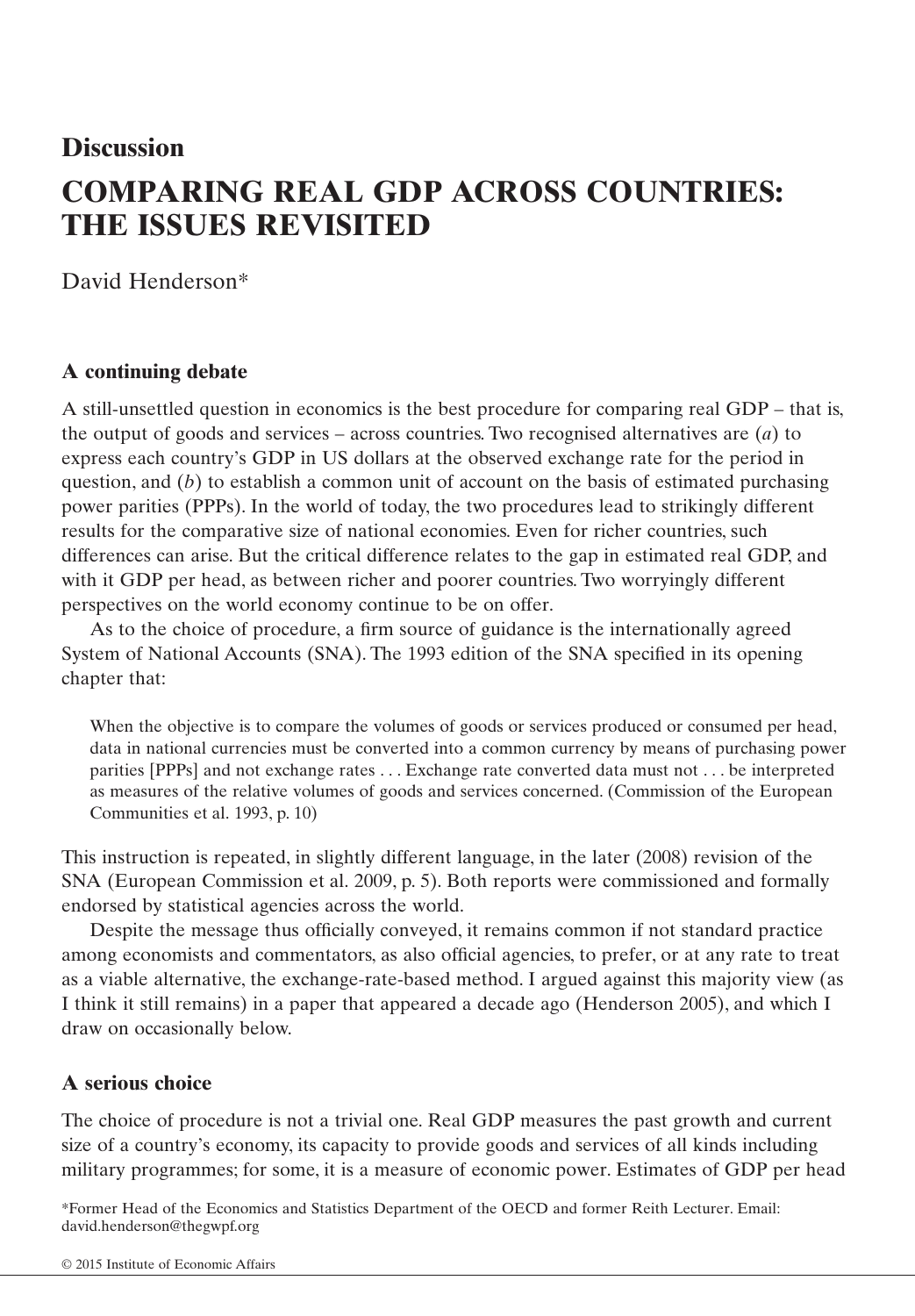form a recognised first stage for any assessment of material standards of living, and GDP per person employed is likewise a first indicator of productivity. A judgement as to how efficiently an economy is using resources, such as energy, will be affected by which of two rival figures for GDP is preferred where a significant divergence exists. Different figures of GDP per head for countries may point to correspondingly divergent estimates of the numbers of those below a given poverty line, and hence to differing views as to the extent of world poverty. For any assessment of comparative economic circumstances and performance, whether over time or across frontiers, real GDP forms a standard point of departure.

A country's claims, obligations and status on the international scene may also be involved. The capacity of richer countries to provide development assistance, and the claims of poorer countries to receive it, are often linked to figures for GDP per head; and the long-continuing and still-unresolved negotiations to amend the country quotas in the IMF and the World Bank have partly hinged on the question of how best to measure comparative GDP.

It is not only the results and implications for individual countries that are in question: the wide differences extend to both total world GDP and its rate of growth. Hence judgements on the past and possible future of the world economy, and as to problems that might arise from pressures on what are seen as limited resources, will likewise be influenced by the choice.

Underlying all such consequential issues of judgement and policy, there is a fundamental question of how key economic variables are to be specified and defined. As part of the systematic study of economic events and relationships, whether over time or across frontiers, the values for real GDP, and with it GDP per head, need to be appropriately defined and measured. The choice between rival methods affects the results of empirical work, together with the picture of reality that people come to form.

#### **New evidence and the International Comparison Program**

Recent developments have given a new salience to the long-continuing debate. In particular, 2014 saw the publication of the latest official set of PPP-based estimates of cross-country GDPs (and hence of world GDP) issued by the International Comparison Program (ICP).1 The estimates relate to the year 2011. As from July 2014, they have been incorporated into the statistical work of the IMF; and as from the October 2014 issue, they are reflected in the database of the Fund's twice-yearly *World Economic Outlook* (WEO) which I use as a prime source below. The new figures replace those emerging from a previous ICP report, published in 2008 and showing results for the year 2005.

Not only does this latest series provide more up-to-date information: it has also brought substantial revisions. (The differences between the two reports are given a thorough review in Deaton and Aten 2014.) Most notably, the revised estimates for the real GDP of a range of poorer countries are now considerably higher than those shown in the 2008 report. By way of illustration, the PPP-based GDP estimates for China and India for 2013, as given in the April 2014 WEO which was still based on the 2008 report, can be compared with the corresponding figures in the October issue, after the change to the 2014 report. The estimate for China is 46 per cent higher, while the corresponding increase for India is over one-third.

The revisions likewise extend to the figure for world GDP. For 2013, the exchangerate-based world total now appears as US\$74.7 trillion, only fractionally higher than the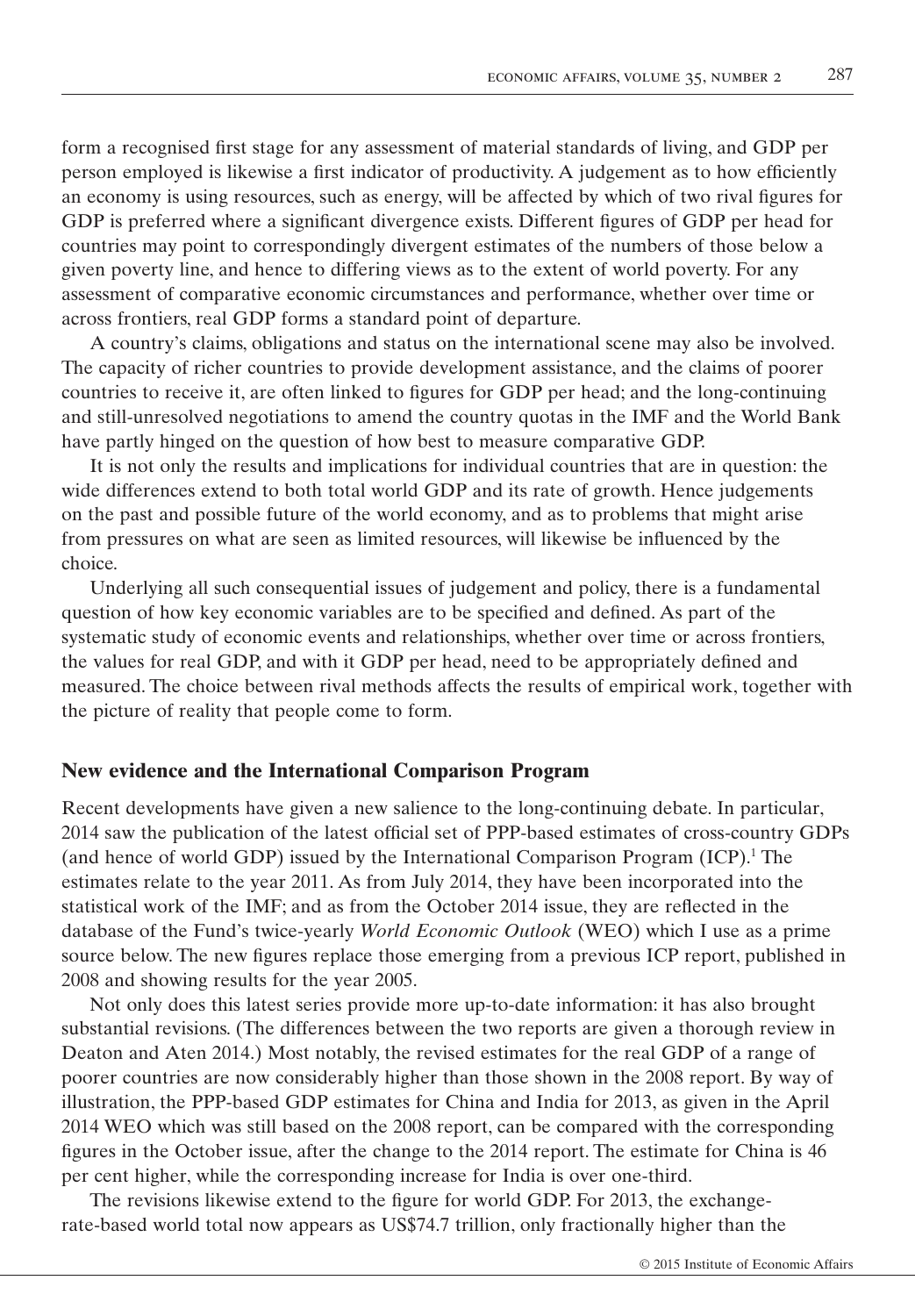previous estimate as given in the April WEO database. The corresponding PPP-based figure, at US\$101.9 trillion, is more than one-sixth higher (IMF 2014b, p. 184). Hence the margin between the two rival figures for world GDP has widened, from over one-sixth to well over one-third.

As a consequence of these important revisions, the differences between the results of the two rival procedures for cross-country comparisons, exchange-rate-based and PPP-based, now appear as greater. The debate has intensified.

It is on the basis of this latest set of ICP estimates that the newsworthy possibility has emerged that in the course of 2014 the real GDP of China surpassed that of the US, so that the Chinese economy has now become the largest in the world.

#### **Getting it wrong at the** *Financial Times*

By way of final background, here is some recent illustrative material drawn from the *Financial Times* (FT). The months of October and November 2014 brought 12 separate instances in the paper of unqualified statements or formulae, all in my view misleading, about the real GDP of developing countries. In none of these instances did the FT staffers concerned refer to the existence of PPP-based estimates of GDP: with one partial exception, they wrote as though the questionable exchange-rate-based numbers that they quoted were the only ones to be considered. My own return to the debate was prompted by these numerous cases, and by the failure to appear of my two separate and distinct letters of protest to the editor.

The most frequent case involved the economy of India, which was described, in a then standard FT formula, as 'the third largest in Asia', behind China and Japan. The ICP PPP-based estimates for 2011 tell a different story, placing the GDP of India in that year as just over 30 per cent higher than that of Japan. Since then the disparity has widened, since the growth of output has been more rapid in India: for 2013, the difference appears as close to 40 per cent. On this showing, the Indian economy is clearly the world's third largest, following the US and China but well above that of Japan. By contrast, an exchange-rate-based comparison for 2013 yields the absurd result that it was the tenth largest, with the real GDP of India some 10 per cent below that of Italy.

In other pieces by FT staffers during these weeks it was wrongly taken for granted, without reservation or qualification, that the GDP of China remains considerably smaller than that of the US. Exchange-rate-based figures for GDP (or GDP per head) were likewise presented as authoritative for Sri Lanka, Tajikistan and Indonesia. In the latter case, the FT journalist concerned missed the newsworthy fact that the PPP-based numbers show the GDP of Indonesia for 2013 as slightly higher than that of the UK.

I should add that, since the above instances came my way, typical FT practice has changed. For example, in an article on Indonesia dated 25 January 2015 the author noted that 'in purchasing power parity terms, its economy is roughly on a par with Britain's'. Again, a piece dated 4 March made the point that 'Last year, China overtook the US as the world's largest economy in purchasing power parity terms'. Such wording marks a big improvement. Reasonably, it leaves open the question of what claims can be made for the alternative exchange-rate-based comparisons, a matter to which I now turn.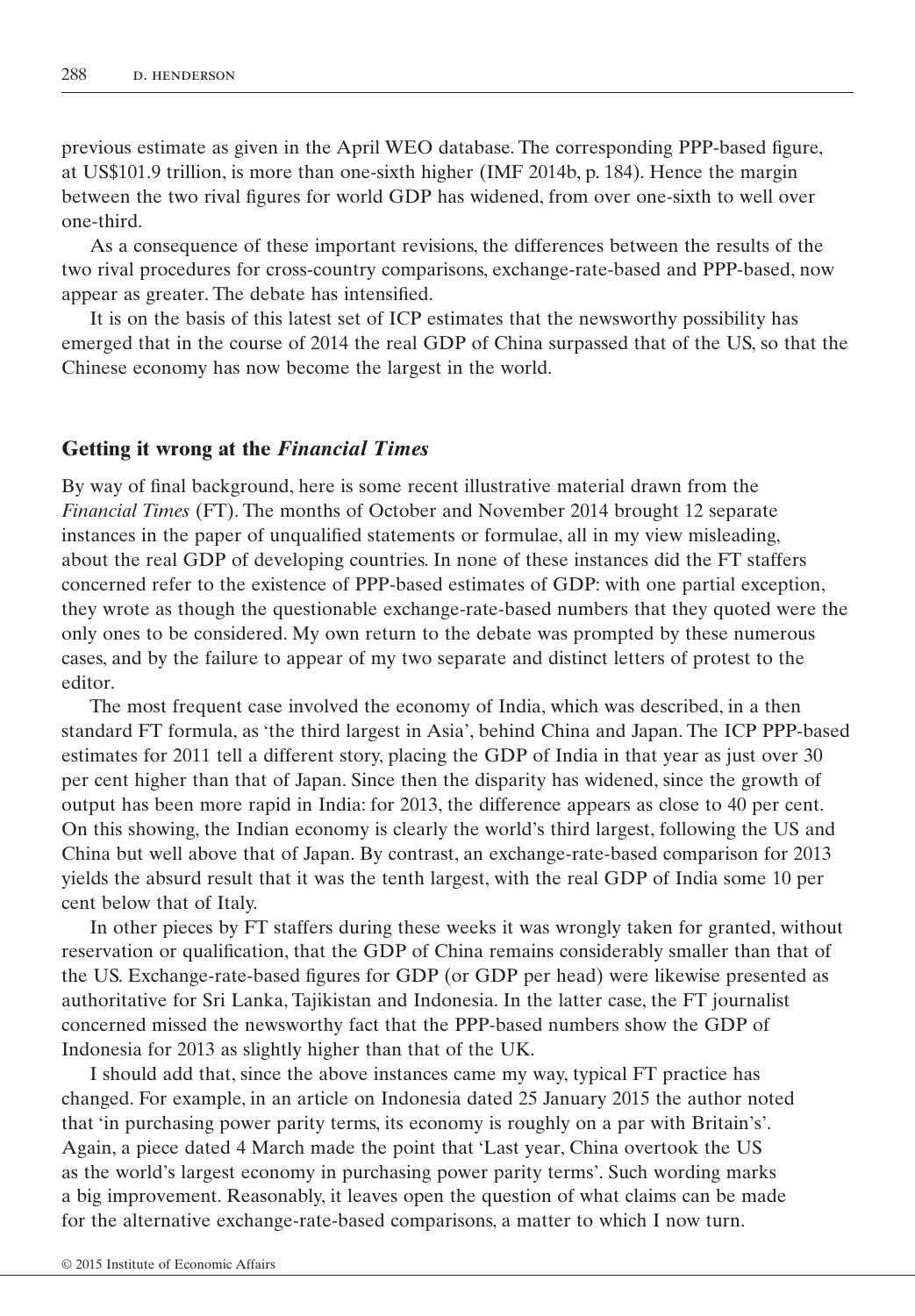# **The non-involvement of exchange rates: single economies**

Among the leading critics of claims made for PPP-based comparative GDP data is the distinguished Harvard economist, Richard Cooper. In a recent article (Cooper 2014) he dissents from the assertion, made in this latest ICP report (World Bank 2014) that in 2014 the GDP of China will have overtaken that of the US. That specific conclusion of his follows from his general position, which is that:

The relative size of open economies in the modern global economy is best measured using market exchange rates, perhaps smoothed out over several years to iron out erratic short-term movements (not relevant in the case of China).

I have some basic criticisms of this argument. Before coming to them, however, I consider the – as I think instructive – case of a single economy; and here I would underline an important truth which Cooper rightly emphasises on his opening page:

Of course, for each economy total output is measured in the currency of that economy, USD for the United States, rmb for China.

That is indeed the correct procedure, and as such it is duly reflected in (among countless other sources) the WEO series for each country's GDP (and by the same token, GDP per head). Both GDP and GDP per head are given in 'constant prices, domestic currency'.

This agreed procedure carries with it a clear corollary. *Exchange rate changes, whether past, current or prospective, do not enter directly into the measurement of real GDP for a single economy; and they have no place in a country's national income accounts*. Cooper accepts this ('of course'): his thesis is that exchange-rate-based numbers should be used for cross-country comparisons of GDP and in deriving a world total.

However, even where single countries are concerned it is a surprisingly common (though mistaken) practice to treat exchange rate changes, actual or projected, as directly entering into measured real GDP. Here are three illustrative cases.

# **Getting it wrong in divers places**

1. In a recently published paper, two other leading Harvard economics professors, Lant Pritchett and Lawrence Summers (a former Secretary of the US Treasury), review in the light of historical experience the prospective growth of GDP and GDP per head in China and India. In the paper they write that:

We start the scenarios using the International Monetary Fund (IMF) World Economic Outlook 2013 US dollar GDP (which . . . already includes the depreciation of the rupee in 2013). (Pritchett and Summers 2014, p. 6)

It is indeed true that the recent series for the GDP of India expressed in US\$ has been affected by the fall in the rupee; but *such a series does not measure changes in real GDP*. Defined and measured in constant domestic prices, which 'of course' is the correct procedure, the GDP of India rose between 2012 and 2013 by an estimated 5.1 per cent. In US\$ terms, the increase was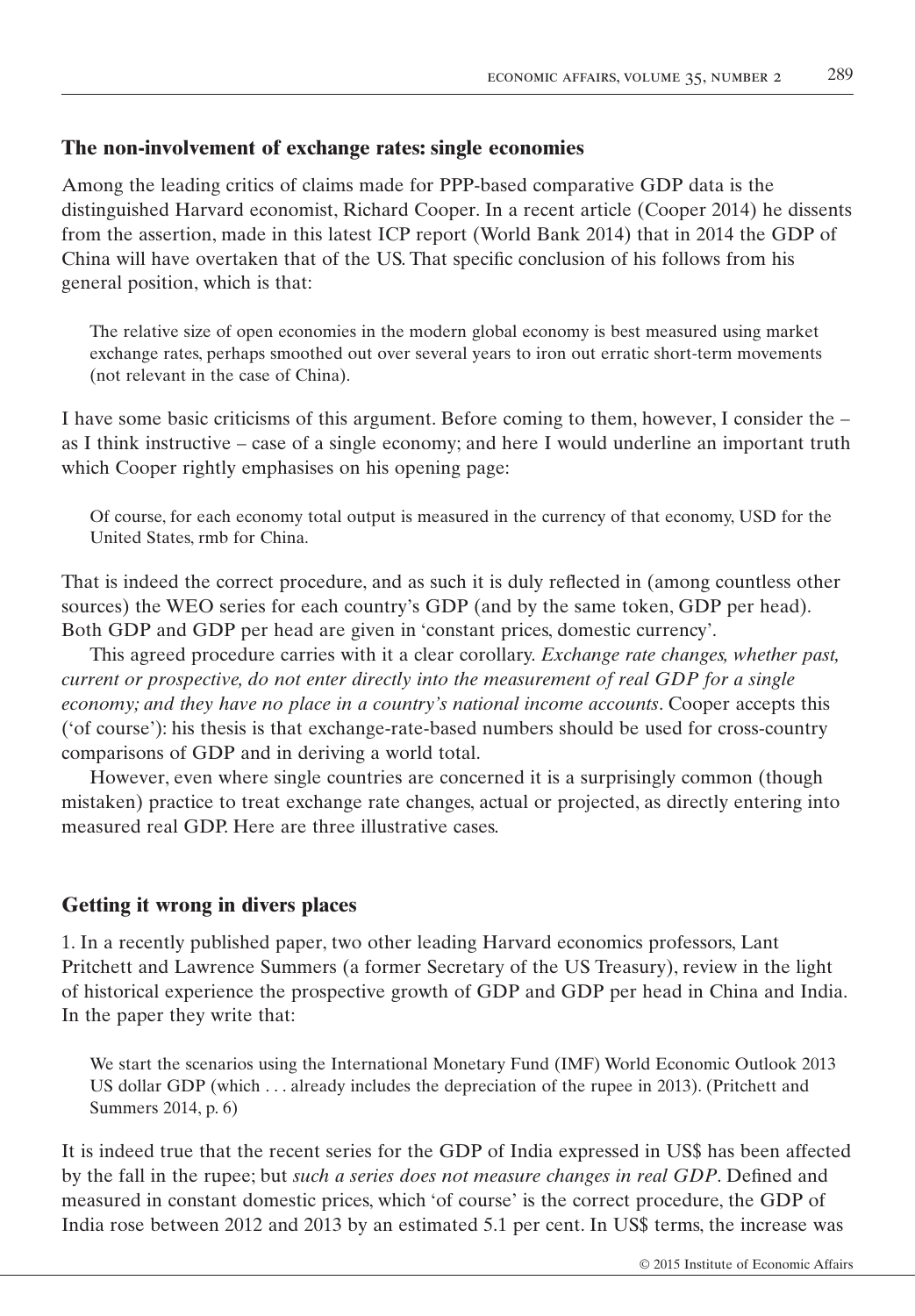only 1 per cent. Whatever meaning can be attached to the latter figure and others of its kind – a question I return to below – they do not represent changes in a country's real GDP.

It is worth adding that the historical series for (real) GDP that Pritchett and Summers drew on, for their review of possible future trends, correctly took no account of exchange rate changes. They should have followed the same procedure in making projections of the future.

2. Over ten years ago a team from Goldman Sachs published a paper which drew world-wide attention (Wilson and Purushothaman 2003). It presented long-term projections of economic growth across the world; and its central theme was the growing relative importance, through high growth rates of real GDP, of 'emerging economies' in general and 'the BRICS' (Brazil, Russia, India and China) in particular. A new version of the study, updated and revised, was published in 2011 (Wilson et al. 2011).

In these twin studies, the base-year starting point is taken to be countries' GDP valued in US\$ at the then prevailing exchange rates. At those rates, as noted, the GDP of many poorer countries today appears as substantially lower than with PPP-based estimates. The Goldman-Sachs model builds in a progressive narrowing of this gap for 'emerging economies' as their output per head (by assumption) catches up with that of the richer countries; and it treats this presumed exchange rate convergence as a separate integral part of the growth of those countries' real GDP. The modelled growth of such an economy thus comprises two distinct elements: the actual projected growth of its output, and an accompanying rise in its exchange rate projected to result from a relatively higher growth of output per head.

This is a mistaken procedure. A country's output growth, whether projected or past, is measured by its output growth (as given in domestic currency at constant prices), not by its output growth plus a model-derived appreciation of its exchange rate. Exchange rate changes (to repeat) have no place in the definition and measurement of a country's GDP; and it does not make sense to say, as the original Goldman Sachs study did (since echoed by its successor), that alongside the growth of output per head 'Countries also grow rich on the back of appreciating currencies' (Wilson and Purushothaman 2003, p. 6).

Here as with the Pritchett–Summers study, the correct point of departure would have been the PPP-based estimates: only these reflect real GDP.

3. In the late 1990s a number of Asian economies went through a period of economic stress. One of those most seriously affected was Indonesia. In a book published over a decade ago, Jagdish Bhagwati wrote that during this episode 'per capita incomes tumbled to almost one-third of their 1996 level in Indonesia' (2004, p. 199). This is an exchange-rate-based figure, though the reader was not told so. If GDP is correctly defined and measured, at (to repeat) constant prices in domestic currency, the largest year-to-year fall for Indonesia in this period, as between 1997 and 1998, appears as just over 13 per cent. This went together with a fall in real GDP per head of just over 14 per cent – one-seventh, as compared with Bhagwati's figure of almost two-thirds.

#### **Wider issues**

This last case raises a basic question. It could well be argued that between 1997 and 1998, or in the episode as a whole, the worsening of the economic situation of Indonesia was much more serious than would appear from the figures for real GDP. In any country, it can of course happen that economic policy has to focus on exchange rate developments, which themselves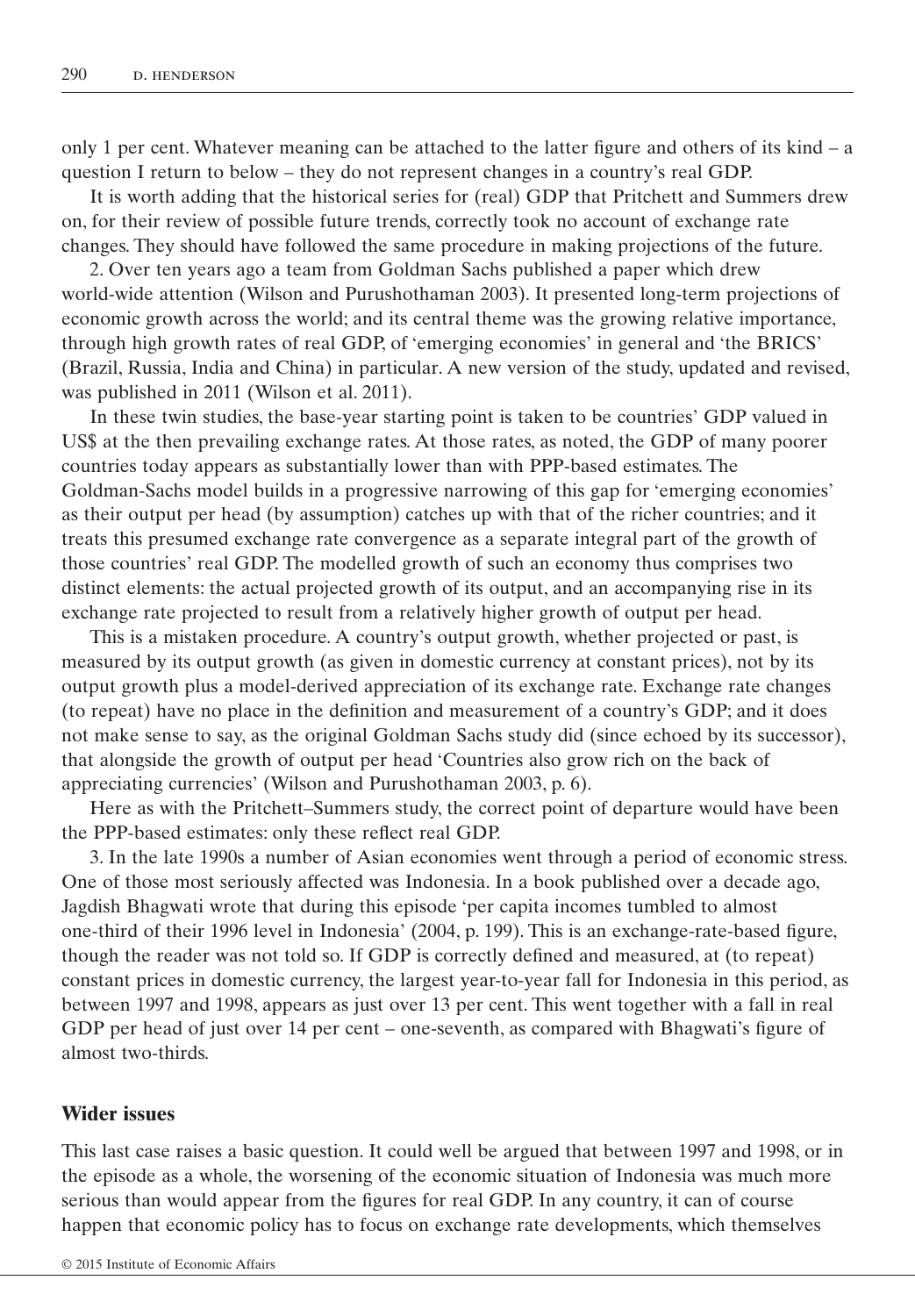may be linked to problems arising from debts, deficits and price movements. A GDP series defined in real terms has nothing to say about issues and events in financial markets which may deserve close attention in their own right. Hence it is often necessary, in assessing the state of an economy and the issues that arise for policy, to make use of facts and data, and to construct statistical series, that take due account of developments which fall outside national income accounts. In such constructions, exchange-rate movements may well feature. It is not correct, however, to treat any resulting series of numbers as yielding a valid, still less a more authentic, alternative measure of real GDP.

In my opinion, this last conclusion applies to an argument advanced by IMF staff in the July 2014 update of WEO. After noting the Fund's decision to use the results of this latest ICP report as a basis for reweighting its PPP-based measures of GDP growth for groups of countries and the world as a whole, the text continues:

. . . a purchasing-power-parity-based weight is only one measure of systemic relevance in the global economy. When weighted by GDP at market exchange rates, emerging market and developing economies account for less than 40 percent of global GDP, reflecting their more limited purchasing power in international markets. (IMF 2014a, p. 4)

The concept of a country's 'systemic relevance in the global economy' is new to me, as also is that of its 'purchasing power in international markets'. Neither appears as well defined, and to link either or both to 'GDP at market exchange rates' raises questions. Consider the Indonesian example just quoted. Did the country's 'systemic relevance' and/or its 'international purchasing power' fall, as between 1996 and 1998, by an estimated 58.1 per cent, as given by GDP expressed in current US\$? If so, then there was a huge divergence from the estimated fall in real GDP (at constant prices in domestic currency) between the two years, which is 9.1 per cent.

For any country, rich or poor, such divergences, often as in this case considerable, are liable to occur at any time, sometimes unexpectedly and overnight: there is no systematic predictable relationship between the two series. In describing this situation, it is not correct to say that there are two alternative concepts and measures for real GDP, each useful in its place: there is just one valid (and well defined) meaning of the term, and converting national data into US\$ *in itself* entails a departure from it. The IMF staff's concept of 'GDP at market exchange rates', in so far as it carries with it an implied reference to real GDP, involves a contradiction in terms. More on this below.

# **The non-involvement of exchange rates (continued)**

Where two economies are being compared, Richard Cooper's (2014) position is that:

To compare two countries, we need to convert their GDP into the same currency, e.g. rmb into USD. What rate of exchange should we use? It is natural to use the exchange rate that everyone uses in trade between the two countries, or to purchase assets across borders . . .

It is true that in order to compare the GDP of two (or more) countries it is necessary to arrive at a common unit of account; but in my view it is not correct (even if 'natural') to achieve that result by choosing a particular supposedly appropriate recorded exchange rate. What is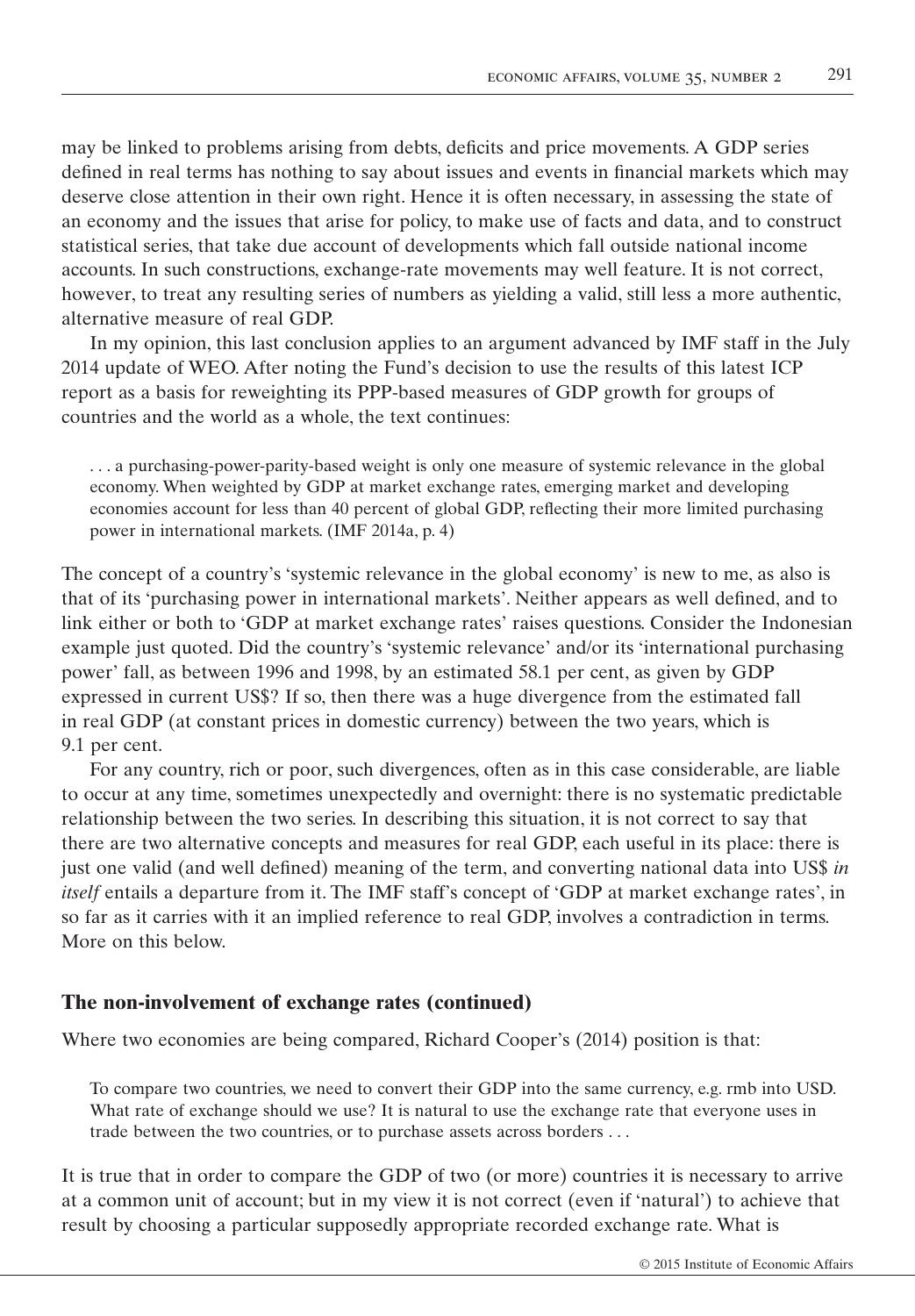required is a common set of prices for the outputs concerned; and this can only be derived from the array of actual observed prices in each of the two economies. The result is not an exchange rate, while actual recorded exchange rates do not enter into the process of deriving it. Moreover, the outcome is not a single uniquely appropriate figure: index number problems are necessarily involved.

There is an exact analogy here with estimating the change in the real GDP of a single country as between one year and another. To measure such a change, the outputs of the two years have to be valued at a set of common ('constant') prices. These can be the prices of Year 1, yielding a Laspeyres quantity index; the prices of Year 2, yielding a Paasche quantity index, or some average of the two sets of prices, yielding (for example) a Fisher-type quantity index: there is no single uniquely correct figure. Exchange rates are not involved: they are not relevant.

For two countries within the same year, just the same procedure applies, with the respective sets of prices then being those of (as it might be) the US and China. Output in each country is then valued at US prices, Chinese prices, or some intermediate average. The chosen price measure provides the common unit of account; and this is the spatial equivalent of the 'constant prices' derived for intertemporal comparisons. Here again, index number problems are unavoidable, while exchange rates do not enter in. The analogy is exact.

Where more than two countries are in question, the plot thickens: as noted by Irving Kravis (1984, p. 9), 'new complications develop, and new demands are made of the formulas used'. However, much the same basic procedure is involved. PPP-based estimates of comparative GDP across the world, as presented in the successive ICP reports, do not involve exchange rates, either as inputs or outputs: the results flow from detailed systematic estimates of cross-country price differences which are brought together; and the resulting common unit of account, which for convenience has been 'international US\$', is then shared by all the countries. The weighting choices and index number problems that are involved have come to form the subject of an extensive technical literature.

Here again, an analogy can be drawn with comparisons over time for a single economy over an extended period of years. If from an economic viewpoint it was of interest to estimate the cumulative total output of such an economy over a period of (say) 150 years, the problems of deriving an appropriate common unit of account would be similar. In this case also, the past behaviour of the exchange rate would not enter as an input into the result.

## **Misconceptions**

The presumption that making cross-country comparisons of GDP requires fixing on a particular exchange rate as the common unit of account leads many authors and commentators astray. The choice is wrongly presented as lying between (*a*) a figure readily derived from real-life values, at which actual international transactions have taken place, or (*b*) a specially contrived and laboriously calculated 'PPP exchange rate' which is no more than notional. There is a dual misunderstanding here. First, the common unit of account which emerges from an exercise such as the ICP is not, and does not pretend to be, an exchange rate (though it serves the same purpose): it represents a drawing together of an array of price comparisons. Second, the numbers involved are not just 'notional': the comparisons, admittedly laborious, relate largely, and wherever possible, to actual prices that have entered into recorded market exchanges. The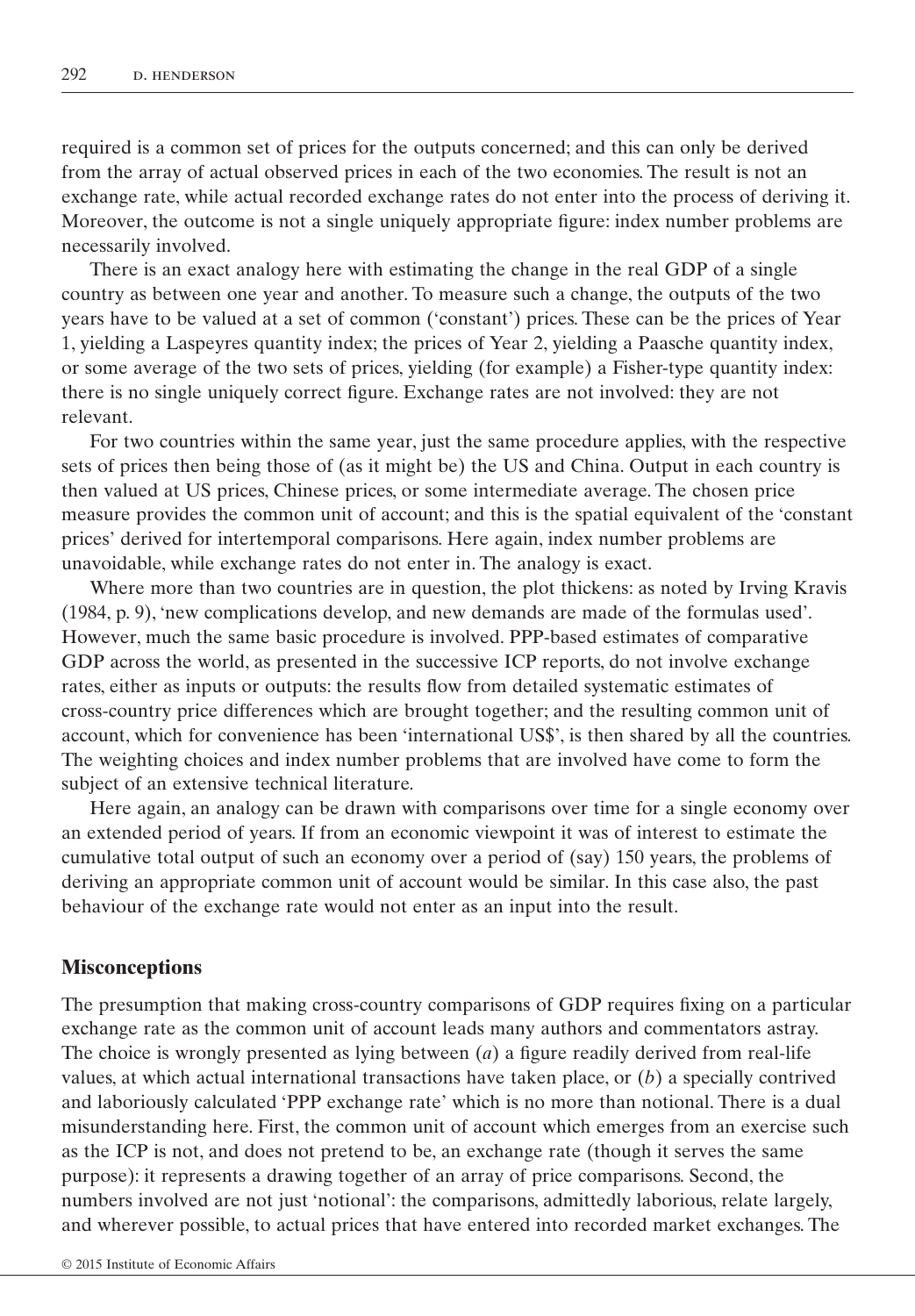objection sometimes made, that 'people do not make purchases at PPP exchange rates', reveals twin layers of misunderstanding.

In the real world as distinct from some model constructs, there is no such thing as a 'PPP exchange rate', nor is there a 'PPP growth rate', whether for single economies or groupings of countries.

Cooper (2014) and some other authors have argued that PPP-based estimates of real final expenditure per head are acceptable with respect to household consumption, where they yield valid measures of comparative welfare,<sup>2</sup> but that for GDP as a whole an exchange-rate-based figure should be used. But as noted above, there is only one concept and measure of real GDP, not two differently measured and irregularly divergent series. In any case, it is not convincing to argue, as Cooper seems to, (*a*) that aside from household consumption no useful systematic cross-country price comparisons of goods and services can be made; (*b*) that where comparisons are seen as doubtful or impossible a particular recorded exchange rate should be chosen as the unit of account; and (*c*) that the same unit of account should then be used for GDP as a whole (including household consumption).

## **A rival aggregate?**

For Cooper and others, including IMF staff, an understanding of developments in the world economy requires a world expenditure total, defined in real terms, that differs from PPP-based GDP by bringing in market exchange rates. Such a series is designed to bring together the corresponding series for each individual economy: the idea is to reflect, in each case, that economy's 'systemic relevance' or 'international purchasing power' (as per the IMF staff), or (to quote correspondence on my files) its 'impact on the world economy'.

One path that could be visualised for constructing such a measure would indeed take as a starting point each country's GDP expressed in US\$. But as noted above, any such series is liable to short-run volatility, and bears a varying and uncertain relationship to the behaviour of real GDP. Moreover, some procedure for deflating the original data would be called for. So far as I know, no serious attempt has been made to face these twin problems, and thus to derive, from time series of 'GDP at US\$' for each country, a meaningful total for world demand at constant prices.

As seen above, the alternative WEO response is to offer 'GDP at market exchange rates'. In this case, the year-to-year changes for each economy are the estimated (proportional) changes in real GDP: it is only the weights that reflect exchange-rate-based values. But for this purpose, such weights are not appropriate. Where the real GDP of different countries is brought together in a combined aggregate measure, the quantity relatives should be weighted by the relative outputs of the countries concerned. Such output weights are yielded only by PPP-based comparisons. Converting national data into US\$ *in itself* entails a departure from real GDP.

As I see it, the widely accepted case for alternative time series for real GDP to that provided by PPP-based data remains ill defined: the interrelated issues of rationale, definition and measurement have not been thought through. The situation today remains as described over ten years ago by the leading Canadian statistician Jacob Ryten (2004, p. 365): 'The only viable alternative to the use of inadequate PPP-based estimates is better PPP-based estimates.' My impression is that the 2014 ICP report has marked a real advance on its predecessor.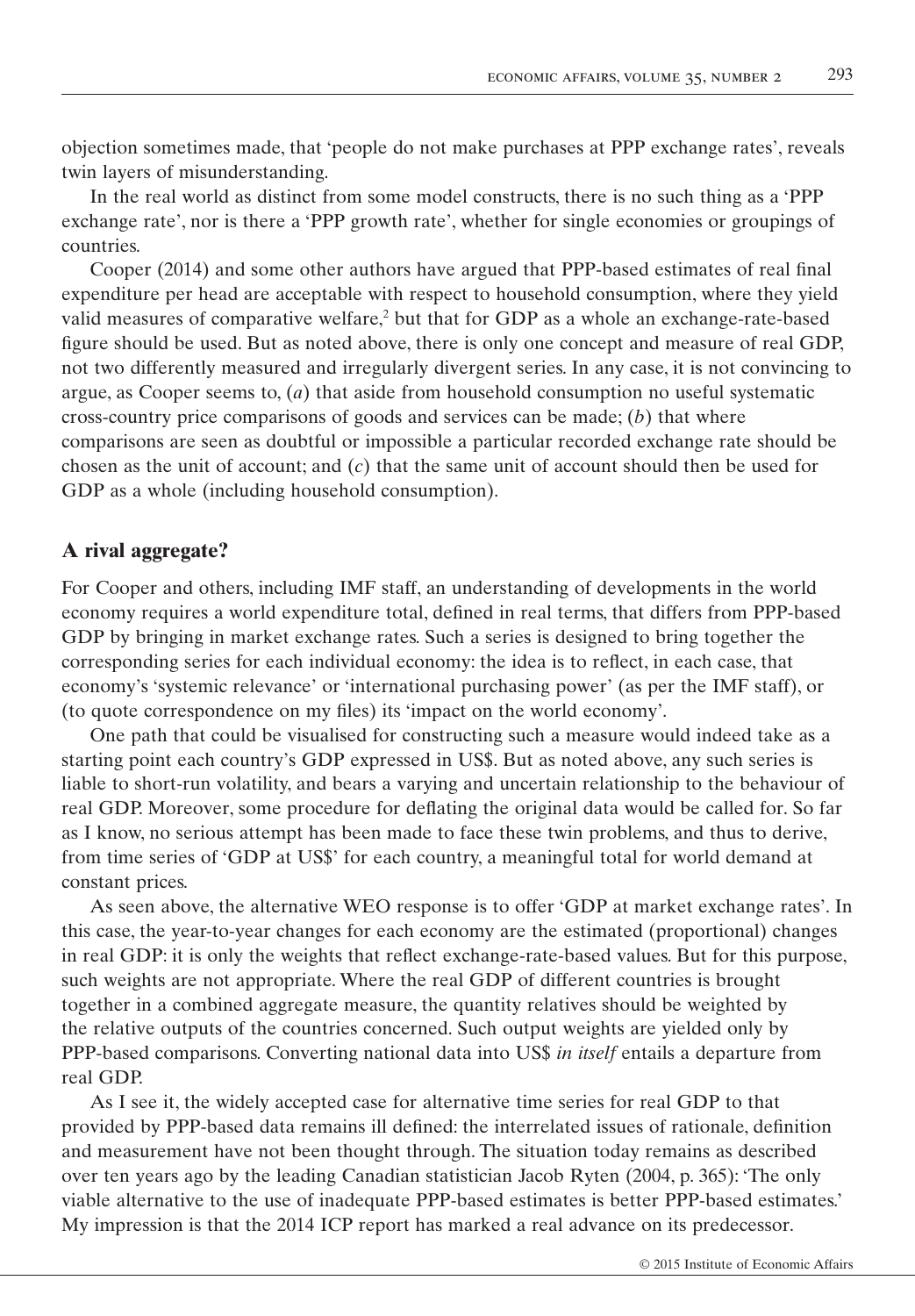#### **Summing up**

The above main argument can be summarised as follows. In order to measure *changes* in the real GDP of a single economy, *intertemporal* price comparisons are required as a means to creating a common unit of account. Where cross-country *differences* are in question, *interspatial* price comparisons have to be constructed for the same purpose. The two cases are analogous. In both of them, whether in estimating changes over time or differences across space, index number problems arise; and in neither case does the actual exchange rate (or a specially constructed smoothed or projected rate) enter in.

Exchange rates – whether past, current or prospective, historical, conjectured or model-derived – are not relevant to the definition or measurement of either output (real GDP), changes in output over time, or differences in output across frontiers. Any notion of 'real GDP at market exchange rates' does not make sense.

### **China versus the US**

For 2013 the GDP of China expressed in US\$ is currently given as \$9.47 trillion, as compared with a figure of \$16.77 trillion for the US (IMF 2014b). On this basis, the Chinese economy in that year appears as 43.5 per cent smaller than that of the US; and it is on this basis that Richard Cooper (2014) reaches the conclusion that 'even with higher growth rates China will not reach US GDP until well into the next decade'. By contrast, the latest PPP-based figures for 2013 show the difference in GDP as only 4 per cent, while for 2014 the IMF (2014b) projections show the GDP of China as fractionally higher than that of the US. On all projections that I am aware of, Chinese output is seen as continuing to increase faster than American, so that the gap which has now arguably emerged is likely to widen over time.

In weighing up the rival claims of the two above strikingly different pictures of the relative size of these two economies, the following evidence for 2013, from divers accepted sources, is worth taking into account:

- Estimated consumption of primary energy in China was over 25 per cent higher than in the US.
- Electric power generation in China appears as 27 per cent higher than in the US.
- The total value of exports of goods and services from China exceeded by an estimated 7.7 per cent the corresponding figure for the United States.
- Production of vehicles in China was almost exactly double that in the US.
- Chinese production of steel was almost nine times that in the US.
- Chinese production of cement was almost 30 times that in the US.

## **How much does it matter?**

The systematic comparison of prices across the world is a large and complex task. The work of the ICP itself forms a central element; but its periodic reports chiefly reflect, and depend on, the huge volume of information supplied, and the prior analysis carried out, by national statistical offices and international agencies. Maintaining and improving this worldwide collaborative process is not costless, and it is reasonable to ask how far the results can justify the costs.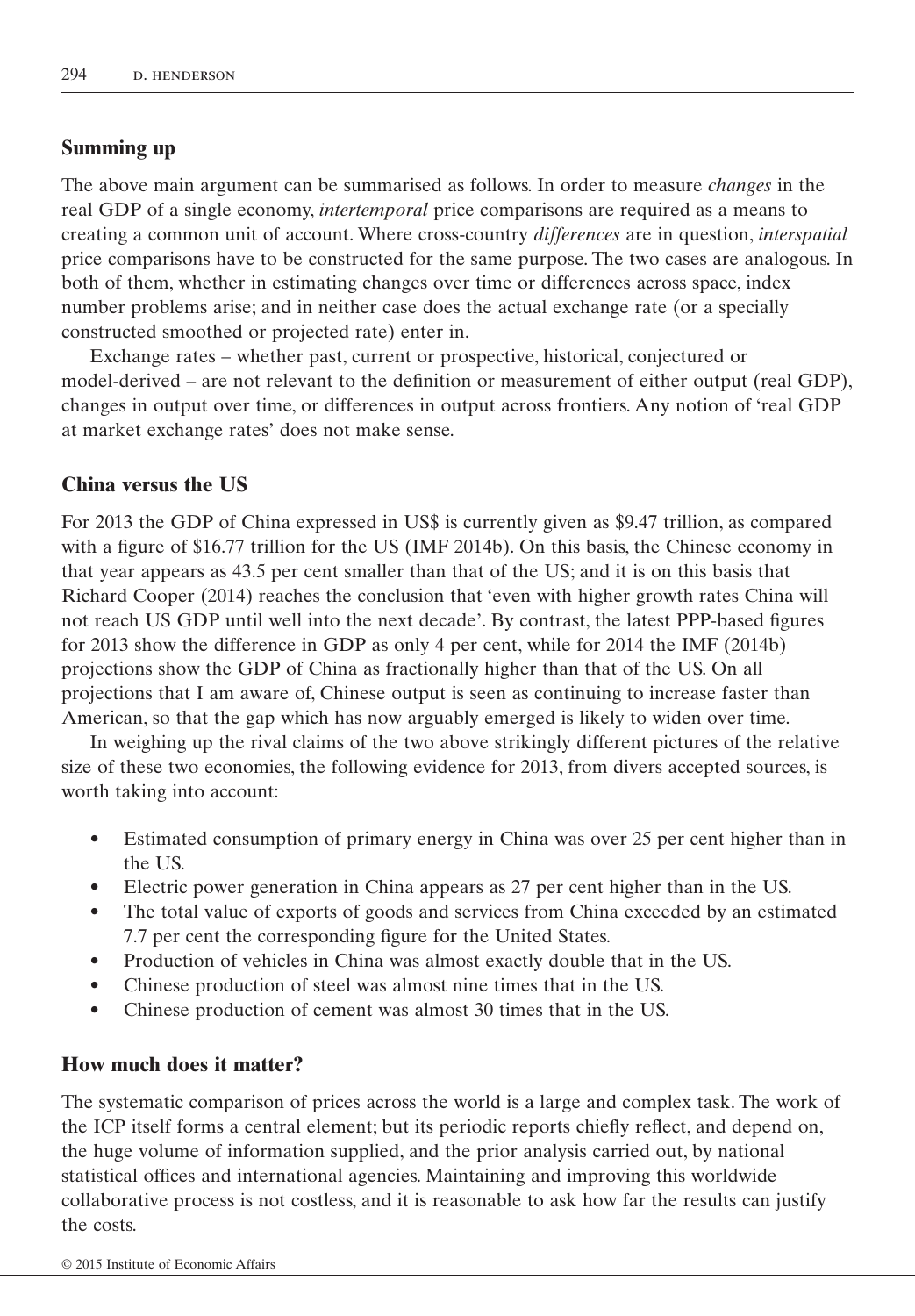In my view the chief benefit, still far from fully realised, results from undermining mistaken beliefs and presumptions that are widely held and could bring unfortunate consequences. Here are just a few examples among many, to set alongside those already cited: across the world, each new day brings forth its own misperceptions.

It is a worrying situation when people who are in general well informed, and some of whom are influential, accept without question that the real GDP of China is currently 40 per cent lower than that of the US, and the GDP of India 10 per cent below that of Italy; yet such beliefs, with their departures from reality, are constantly voiced or implied.

A recent instance is *BP Energy Outlook 2035*, the 2015 edition of the well-known annual series produced by BP. On page 9 the text reads:

China and India are . . . are projected to grow by 5.5% per annum (p.a.) between 2013 and 2035. By 2035, they will be the world's largest and 3rd largest economies respectively, jointly accounting for about one-third of global population and GDP. (BP plc 2015)

These are exchange-rate-based comparisons, though the reader is not told so. Despite the statement made on page 6 in the report, that 'GDP is expressed in terms of real Purchasing Power Parity (PPP) at 2011 prices', the PPP-based data for China and India are disregarded here. Those data clearly indicate (*a*) that the Indian economy is already, by a wide margin, the third largest in the world, and (*b*) that the real GDP of China now exceeds, by a small but growing margin, that of the US. The idea that these rankings might take till close to 2035 to come about, even with the GDP of both countries growing at an assumed average rate of 5.5 per cent per annum, is not to be taken seriously.

The World Bank continues to give prominence to non-PPP-based figures for the comparative gross national income (GNI), and GNI per head, of countries across the world. The numbers are derived by expressing the GNI for each economy in US\$, using a formula which takes account of exchange rates over a three-year period with adjustments for the difference between inflation in each economy and 'international inflation' as given by the Special Drawing Rights deflator. The results for GNI per head have long been published in the (now expanded) *World Bank Atlas*, and form the basis for the Bank's country income groups. A developing country's 'Atlas GNI per capita' thus determines its eligibility for concessional and non-concessional World Bank lending; and the OECD's Development Assistance Committee uses the same metric as the basis for determining country eligibility for official development assistance.

Contrary to what is often presumed, and implicitly claimed for them in the above context, these figures do not reflect real GDP (or GDP per head). The Atlas series should long ago have been discontinued.

One result of taking misleadingly low figures for the GDP of many poorer countries is an overstatement of the energy-intensity and  $CO<sub>2</sub>$  emissions-intensity of these economies. An example involving China is to be found in a flawed IMF study (IMF 2008), criticised in Henderson (2008). A parallel recent instance relates to total world GDP. IMF staff have just publicised (Gupta and Keen 2015) their estimate of a world total of \$4.9 trillion in 2013 for what they (questionably) term 'post-tax subsidies' of fossil fuels; and this figure is said to constitute 6.5 per cent of global GDP. The implicit global total used here, of \$74.2 trillion, is an exchange-rate based number, though the reader was not told so. Taking instead the PPP-based estimate, of \$101.9 trillion, would yield a ratio of 4.8 per cent.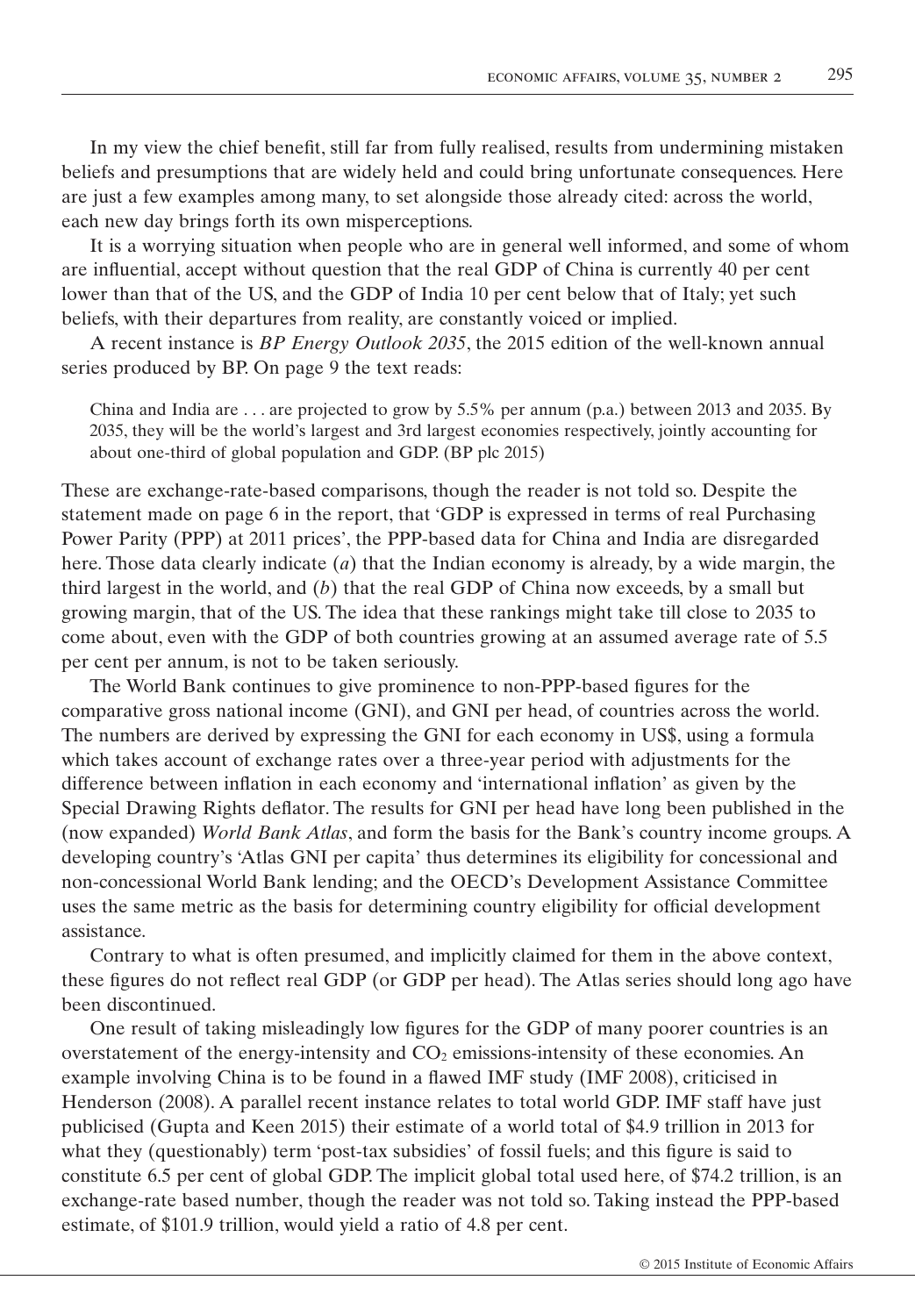As to richer countries, in a recent FT op-ed article (9 February 2015), Professor Ian Bremmer wrote that 'the US economy . . . accounts for less than a quarter of world economic output'. This figure is exchange-rate-based, though the reader was not told so. Taking the PPP-based total for world GDP, the US share for 2013 appears, more realistically, as just under one-sixth. The difference is not trivial.

As noted above, the IMF – erroneously, in my view – presents two alternative series for the growth of world output: the difference lies in the respective weights assigned to the GDP of the individual countries. I have argued above that the exchange-rate-based country weights are unfit for purpose, since they do not reflect real GDP. However, this series, though in reality it is not a genuine alternative measure, is given equivalent status; and in the situation of today it yields an underestimate of the recent growth of the world economy. The reason for this is that 'GDP at market exchange rates' assigns a lower weight than PPP-based estimates to the GDP of poorer countries, including especially China, which have been growing faster than the rest of the world. For the period 2000–13, in round terms, world GDP is estimated to have grown by 39 per cent with exchange-rate-based weights, and by 64 per cent with PPP-based values for each country's GDP (based on IMF 2014b). Only the latter estimate incorporates correctly-defined comparative measures of real output and weights that reflect these.

Across the whole range of estimates of real GDP – for countries, regions and the world as a whole, over time and across space – the use of exchange-rate-based comparative figures is liable to create, to quote a UN expert statistical panel of some years back, 'a fundamentally distorted view of the phenomenon being described'.3

#### **Conclusions**

For a true understanding of events and relationships in the world economy, well-based information about the comparative size of different national economies is required. This information can be derived only from systematic cross-country comparisons of the prices of the goods and services that enter into GDP: that is how a common unit of account should be derived. Conceptually, there is a near-exact parallel with the procedure for deriving time series for the GDP at constant prices of a single economy.

In both contexts, exchange rates are not relevant. Comparisons that are based on them do not in fact measure real GDP, while in the world of today, across countries, the results of such comparisons are often seriously misleading. Exchange rates do not enter into national income accounts.

At the level of specific actions, two conclusions can be drawn. First, the above principles need to be reflected in the presentation and treatment of GDP data, and the design of databases, across the world: as the above discussion shows – and much more could be said – there is a long way to go. A special focus should be on the IMF and the World Bank. Second, the work that has borne fruit in the periodic reports of the International Comparison Program, together with the Program itself, should receive continuing informed and judicious official support.

## **Notes**

<sup>1.</sup> The history of the ICP begins in 1968, while the underlying ideas go back further. A foundation for subsequent work was the path-breaking report, essentially designed by Milton Gilbert and jointly authored by him and Irving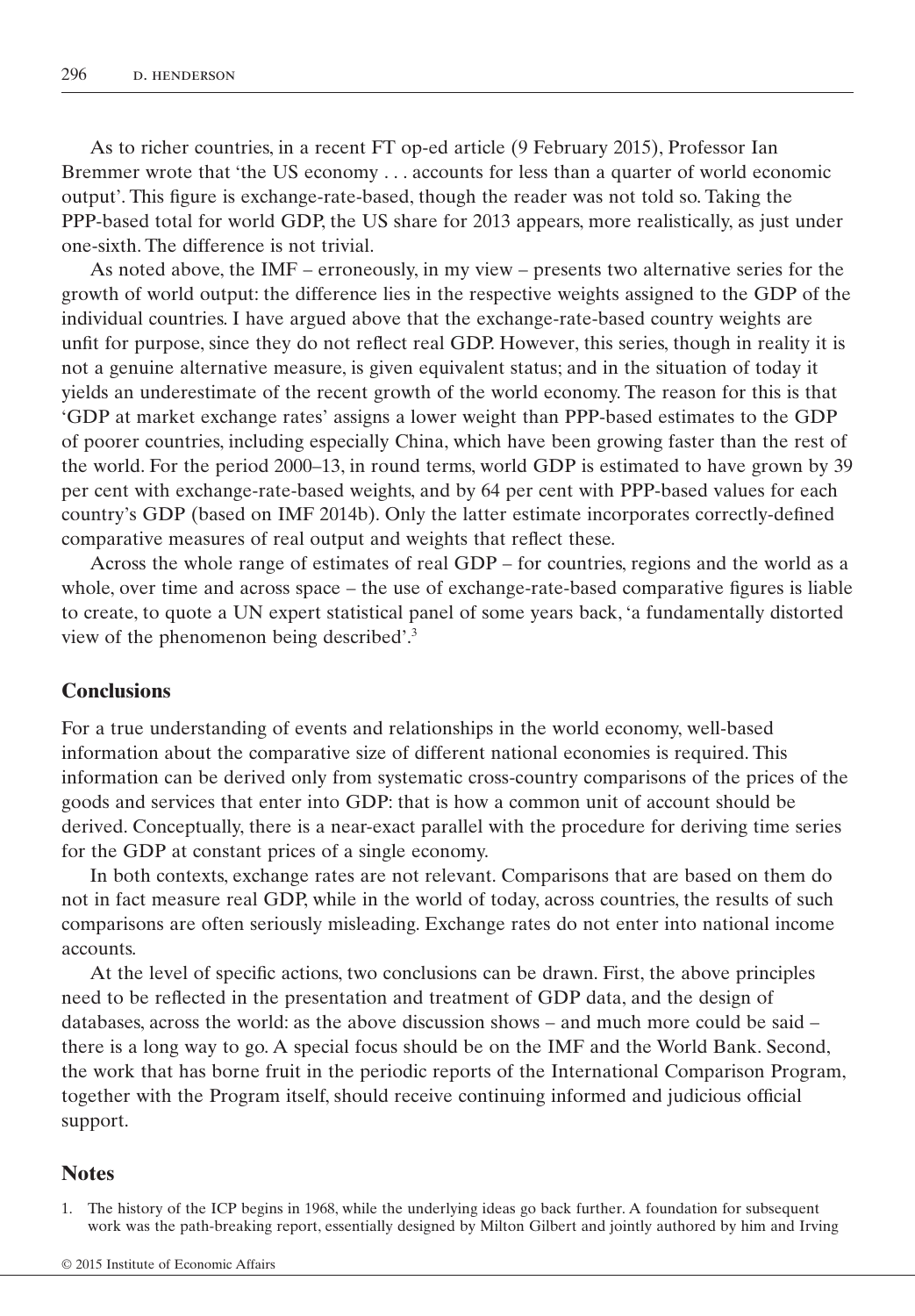Kravis, which was published in 1954 by what was then the OEEC (Gilbert and Kravis 1954). In the later context of the ICP, a special tribute is due to Kravis and his two leading associates at the University of Pennsylvania, Alan Heston and the late Robert Summers. The evolution of this whole mode of analysis marks in my view a real contribution to economics as a subject. There is a fine memorial essay on Kravis by his friend and faculty colleague – and a former Nobel prizewinner – the late Lawrence Klein: it was published in 1993 in the *Journal of Economic Perspectives*. An overview of the ICP is provided by the World Bank at http://go.worldbank.org/ X3R0INNH80.

- 2. Even for a first approximation to material welfare per head, a GDP series may in fact need to be adjusted in order to allow for changes in a country's terms of trade: in such cases, gross domestic income (GDI) is a better indicator. Within the national accounts framework, there is a recognised procedure for moving from GDP to GDI. It does not involve exchange rates.
- 3. The instructive episode which gave rise to the panel's judgement is recorded in Henderson (2013, pp. 611–12).

### **References**

Bhagwati, J. (2004) *In Defense of Globalization*. New York: Oxford University Press.

- BP plc (2015) *BP Energy Outlook 2035*. London. Available at http://www.bp.com/content/dam/bp/pdf/ Energy-economics/energy-outlook-2015/Energy\_Outlook\_2035\_booklet.pdf (accessed 31 March 2015).
- Commission of the European Communities, International Monetary Fund, Organisation for Economic Cooperation and Development, United Nations and World Bank (1993) *System of National Accounts 1993*. Brussels/Luxembourg, New York, Paris, Washington, DC.
- Cooper, R. (2014) 'Will China's Economy Surpass the US in 2014?', *Century Weekly*. Available at http:// scholar.harvard.edu/files/cooper/files/century5.14chinagdp.pdf (accessed 31 March 2015).
- Deaton, A. and B. Aten (2014) Trying to Understand the PPPs in ICP 2011: Why Are the Results so Different? NBER Working Paper No. 20244. Cambridge, MA: National Bureau for Economic Research.
- European Commission, International Monetary Fund, Organisation for Economic Co-operation and Development, United Nations and World Bank (2009) *System of National Accounts 2008*. New York.
- Gilbert, M. and I. Kravis (1954) *An International Comparison of National Products and the Purchasing Power of Currencies: A Study of the United States, The United Kingdom, France, Germany and Italy*. Paris: OEEC.
- Gupta, S. and M. Keen (2015) Global Energy Subsidies Are Big About US\$5 Trillion Big. iMFdirect, 18 May. Available at http://blog-imfdirect.imf.org/2015/05/18/global-energy-subsidies-are-big-about-us5 -trillion-big (accessed 29 May 2015).
- Henderson, D. (2005) 'SRES, IPCC and the Treatment of Economic Issues: What Has Emerged?', *Energy and Environment* 16(3–4), 549–72.
- Henderson, D. (2008) 'Over-Presumption and Myopia: The IMF on Climate Change Issues', *World Economics* 9(2), 195–9.
- Henderson, D. (2013) 'Climate Change and Related Issues: Ian Castles's Contributions In Perspective', ch. 22 in A. Podger and D. Trewin (eds), *Measuring and Promoting Wellbeing: How Important Is Economic Growth? Essays in Honour of Ian Castles AO and a Selection of Castles' Papers*. Canberra: ANU Press.
- IMF (International Monetary Fund) (2008) *World Economic Outlook April 2008: Housing and the Business Cycle*. Washington, DC: IMF.
- IMF (2014a) *World Economic Outlook Update July 2014: An Uneven Global Recovery Continues*. Washington, DC: IMF.
- IMF (2014b) *World Economic Outlook October 2014: Legacies, Clouds, Uncertainties*. Washington, DC: IMF.
- Klein, L. (1993) 'Irving B. Kravis: Memoir of a Distinguished Fellow', *Journal of Economic Perspectives* 7(3), 175–84.
- Kravis, I. (1984) 'Comparative Studies of National Incomes and Prices', *Journal of Economic Literature* 22, 1–39.